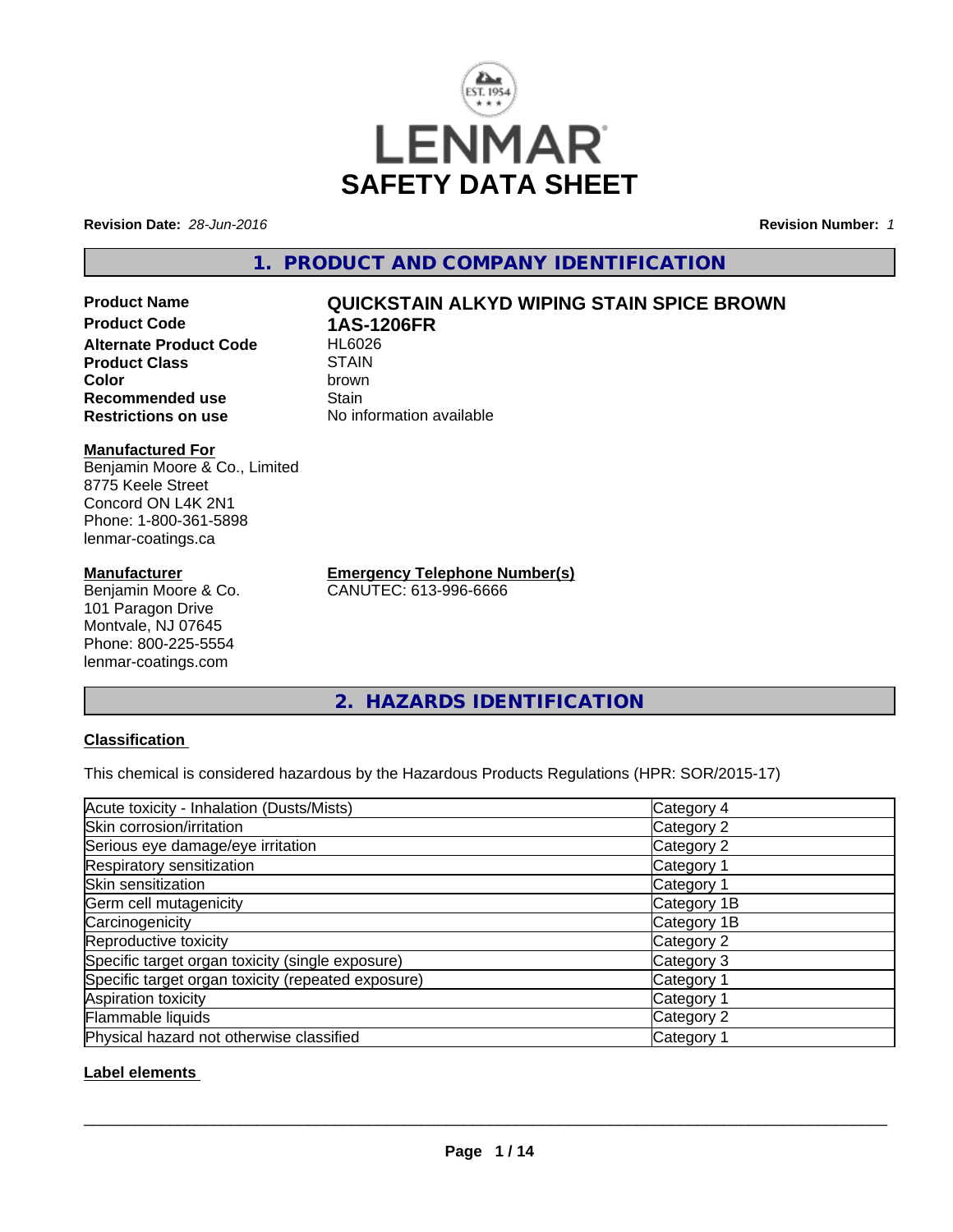### **Danger**

### **Hazard statements**

Harmful if inhaled Causes skin irritation Causes serious eye irritation May cause allergy or asthma symptoms or breathing difficulties if inhaled May cause an allergic skin reaction May cause genetic defects May cause cancer Suspected of damaging fertility or the unborn child May cause respiratory irritation. May cause drowsiness or dizziness Causes damage to organs through prolonged or repeated exposure May be fatal if swallowed and enters airways Highly flammable liquid and vapor Risk of spontaneous combustion



**Appearance** liquid **Odor** solvent

#### **Precautionary Statements - Prevention**

Obtain special instructions before use

Do not handle until all safety precautions have been read and understood

Use personal protective equipment as required

Use only outdoors or in a well-ventilated area

Wash face, hands and any exposed skin thoroughly after handling

In case of inadequate ventilation wear respiratory protection

Contaminated work clothing should not be allowed out of the workplace

Do not breathe dust/fume/mist/vapors/spray

Do not eat, drink or smoke when using this product

Keep away from heat/sparks/open flames/hot surfaces, no smoking

Keep container tightly closed

Ground/bond container and receiving equipment

Use explosion-proof electrical/ventilating/lighting/equipment

Use only non-sparking tools

Take precautionary measures against static discharge

Keep cool

Wear protective gloves/protective clothing/eye protection/face protection

Immediately after use, place rags, steel wool or waste used with this product in a sealed water-filled metal container or lay flat to dry.

#### **Precautionary Statements - Response**

If exposed or concerned get medical attention

#### **Eyes**

If in eyes rinse cautiously with water for several minutes. Remove contact lenses, if present and easy to do. Continue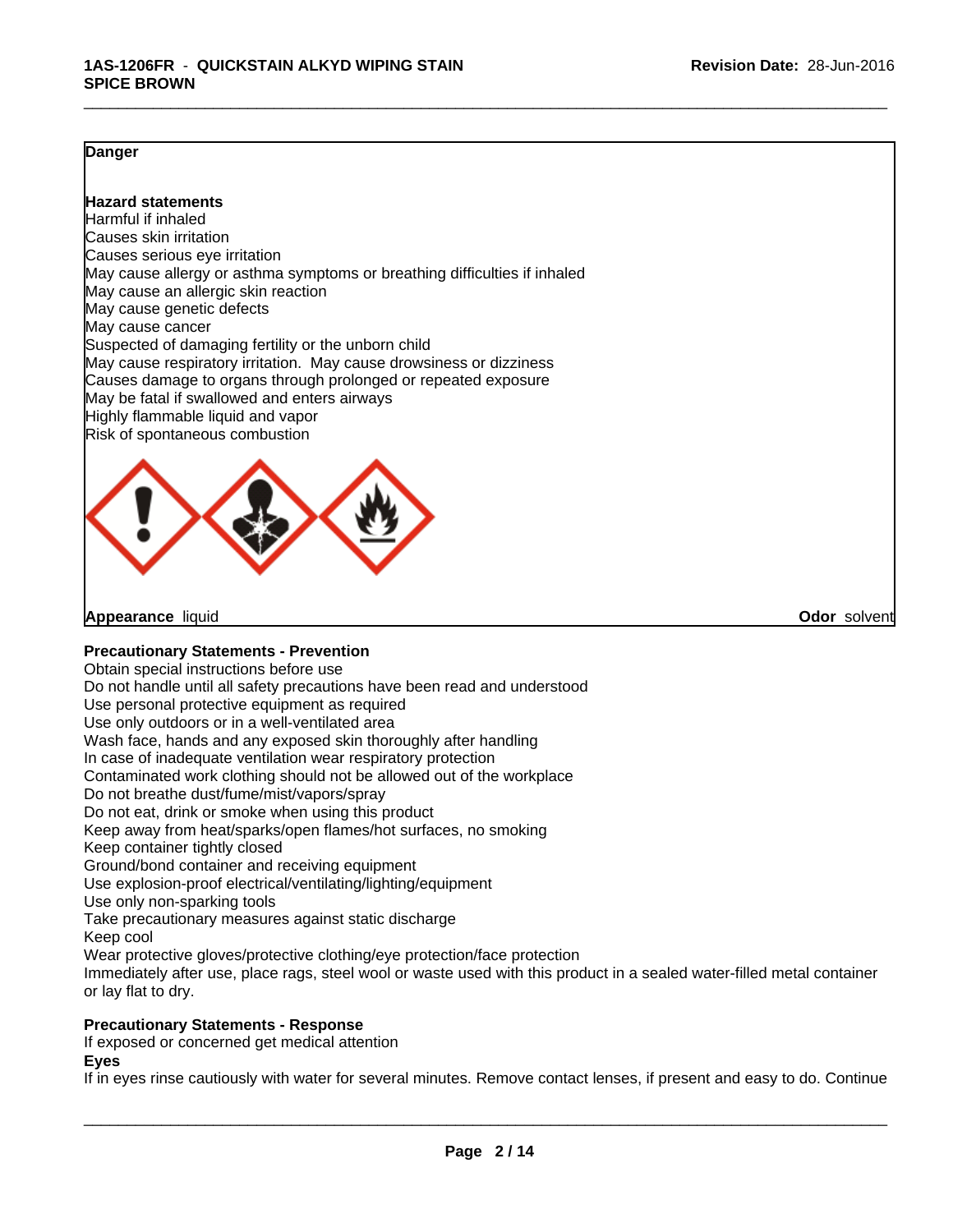#### rinsing

If eye irritation persists get medical attention

## **Skin**

If skin irritation or rash occurs get medical attention

If on skin (or hair) take off immediately all contaminated clothing. Rinse skin with water

Wash contaminated clothing before reuse

#### **Inhalation**

If inhaled remove victim to fresh air and keep at rest in a position comfortable for breathing If experiencing respiratory symptoms: Call a POISON CENTER or physician

#### **Ingestion**

If swallowed immediately call a POISON CENTER or physician

Do NOT induce vomiting

#### **Fire**

In case of fire use CO2, dry chemical, or foam for extinction

#### **Precautionary Statements - Storage**

#### Store locked up Store in a well-ventilated place. Keep container tightly closed

#### **Precautionary Statements - Disposal**

Dispose of contents/container to an approved waste disposal plant

Materials such as rags used with this product may begin to burn by themselves. After use, put rags in water or lay flat to dry, then discard.

\_\_\_\_\_\_\_\_\_\_\_\_\_\_\_\_\_\_\_\_\_\_\_\_\_\_\_\_\_\_\_\_\_\_\_\_\_\_\_\_\_\_\_\_\_\_\_\_\_\_\_\_\_\_\_\_\_\_\_\_\_\_\_\_\_\_\_\_\_\_\_\_\_\_\_\_\_\_\_\_\_\_\_\_\_\_\_\_\_\_\_\_\_

#### **Other information**

No information available

| 3. COMPOSITION INFORMATION ON COMPONENTS    |                |                |
|---------------------------------------------|----------------|----------------|
| <b>Chemical Name</b>                        | <b>CAS-No</b>  | Weight % (max) |
| Hydrotreated light naphtha                  | 64742-49-0     | $7 - 13%$      |
| Solvent naphtha (petroleum), heavy aromatic | 64742-94-5     | $5 - 10%$      |
| Distillates, petroleum, hydrotreated light  | 64742-47-8     | $5 - 10%$      |
| Solvent naphtha, petroleum, light aromatic  | 64742-95-6     | $3 - 7%$       |
| n-Butyl acetate                             | 123-86-4       | $3 - 7%$       |
| 2-Butoxyethanol                             | 111-76-2       | $1 - 5%$       |
| VM&P naphtha                                | 64742-89-8     | $1 - 5%$       |
| 1,2,4-Trimethylbenzene                      | $95 - 63 - 6$  | $1 - 5%$       |
| Stoddard solvent                            | 8052-41-3      | $1 - 5%$       |
| Xylene                                      | 1330-20-7      | $1 - 5%$       |
| Phthalic Anhydride                          | 85-44-9        | $1 - 5%$       |
| Pentaerythritol                             | 115-77-5       | $1 - 5%$       |
| Iron oxide                                  | 1309-37-1      | $1 - 5%$       |
| Naphthalene                                 | $91 - 20 - 3$  | $0.5 - 1%$     |
| Methyl ethyl ketoxime                       | 96-29-7        | $0.5 - 1%$     |
| <b>Odorless Mineral Spirits</b>             | 64741-65-7     | $0.25 - 0.5%$  |
| Ethyl benzene                               | $100 - 41 - 4$ | $0.25 - 0.5%$  |
| Carbon black                                | 1333-86-4      | $0.25 - 0.5%$  |
| Cumene                                      | 98-82-8        | $0.1 - 0.25%$  |

# **4. FIRST AID MEASURES**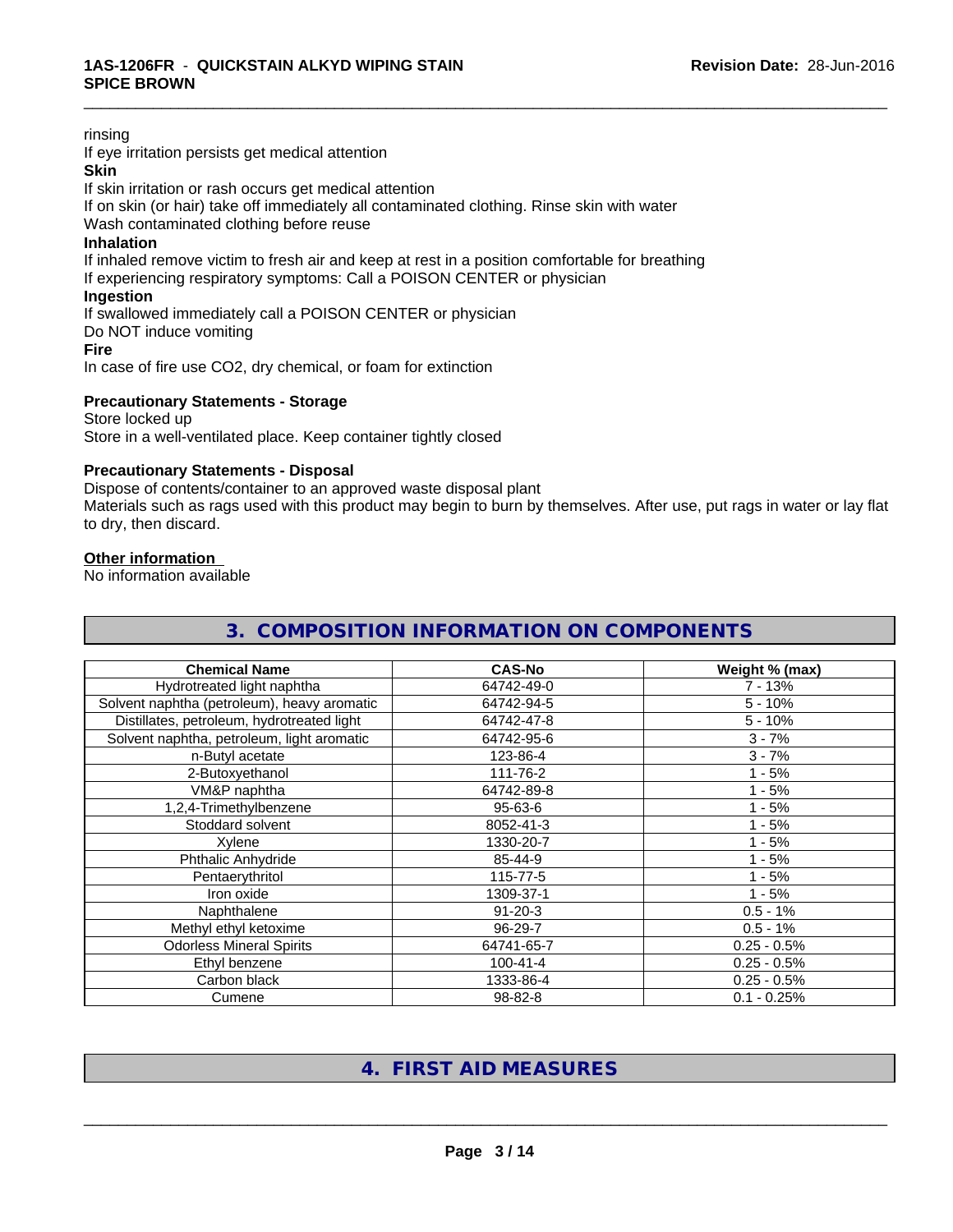| <b>General Advice</b>                  | If symptoms persist, call a physician. Show this safety data<br>sheet to the doctor in attendance.                                                                                                                                     |
|----------------------------------------|----------------------------------------------------------------------------------------------------------------------------------------------------------------------------------------------------------------------------------------|
| <b>Eye Contact</b>                     | Immediately flush with plenty of water. After initial flushing,<br>remove any contact lenses and continue flushing for at<br>least 15 minutes. Keep eye wide open while rinsing. If<br>symptoms persist, call a physician.             |
| <b>Skin Contact</b>                    | Wash off immediately with soap and plenty of water while<br>removing all contaminated clothes and shoes. If skin<br>irritation persists, call a physician. Wash clothing before<br>reuse. Destroy contaminated articles such as shoes. |
| <b>Inhalation</b>                      | Move to fresh air. If symptoms persist, call a physician.<br>If not breathing, give artificial respiration. Call a physician<br>immediately.                                                                                           |
| Ingestion                              | Clean mouth with water and afterwards drink plenty of<br>water. Do not induce vomiting without medical advice.<br>Never give anything by mouth to an unconscious person.<br>Consult a physician.                                       |
| <b>Protection Of First-Aiders</b>      | Use personal protective equipment.                                                                                                                                                                                                     |
| <b>Most Important Symptoms/Effects</b> | May cause allergic skin reaction.                                                                                                                                                                                                      |
| <b>Notes To Physician</b>              | Treat symptomatically.                                                                                                                                                                                                                 |
|                                        |                                                                                                                                                                                                                                        |

**5. FIRE-FIGHTING MEASURES**

| <b>Flammable Properties</b>                                            | Vapors may travel considerable distance to a source of<br>ignition and flash back. Vapors may cause flash fire.                                                                                                                                                                                |
|------------------------------------------------------------------------|------------------------------------------------------------------------------------------------------------------------------------------------------------------------------------------------------------------------------------------------------------------------------------------------|
| <b>Suitable Extinguishing Media</b>                                    | Foam, dry powder or water. Use extinguishing measures<br>that are appropriate to local circumstances and the<br>surrounding environment.                                                                                                                                                       |
| <b>Protective Equipment And Precautions For</b><br><b>Firefighters</b> | As in any fire, wear self-contained breathing apparatus<br>pressure-demand, MSHA/NIOSH (approved or equivalent)<br>and full protective gear.                                                                                                                                                   |
| <b>Hazardous Combustion Products</b>                                   | Burning may result in carbon dioxide, carbon monoxide<br>and other combustion products of varying composition<br>which may be toxic and/or irritating.                                                                                                                                         |
| <b>Specific Hazards Arising From The Chemical</b>                      | Flammable. Flash back possible over considerable<br>distance. Keep product and empty container away from<br>heat and sources of ignition. Closed containers may<br>rupture if exposed to fire or extreme heat. Thermal<br>decomposition can lead to release of irritating gases and<br>vapors. |
| <b>Sensitivity To Mechanical Impact</b>                                | No                                                                                                                                                                                                                                                                                             |
|                                                                        |                                                                                                                                                                                                                                                                                                |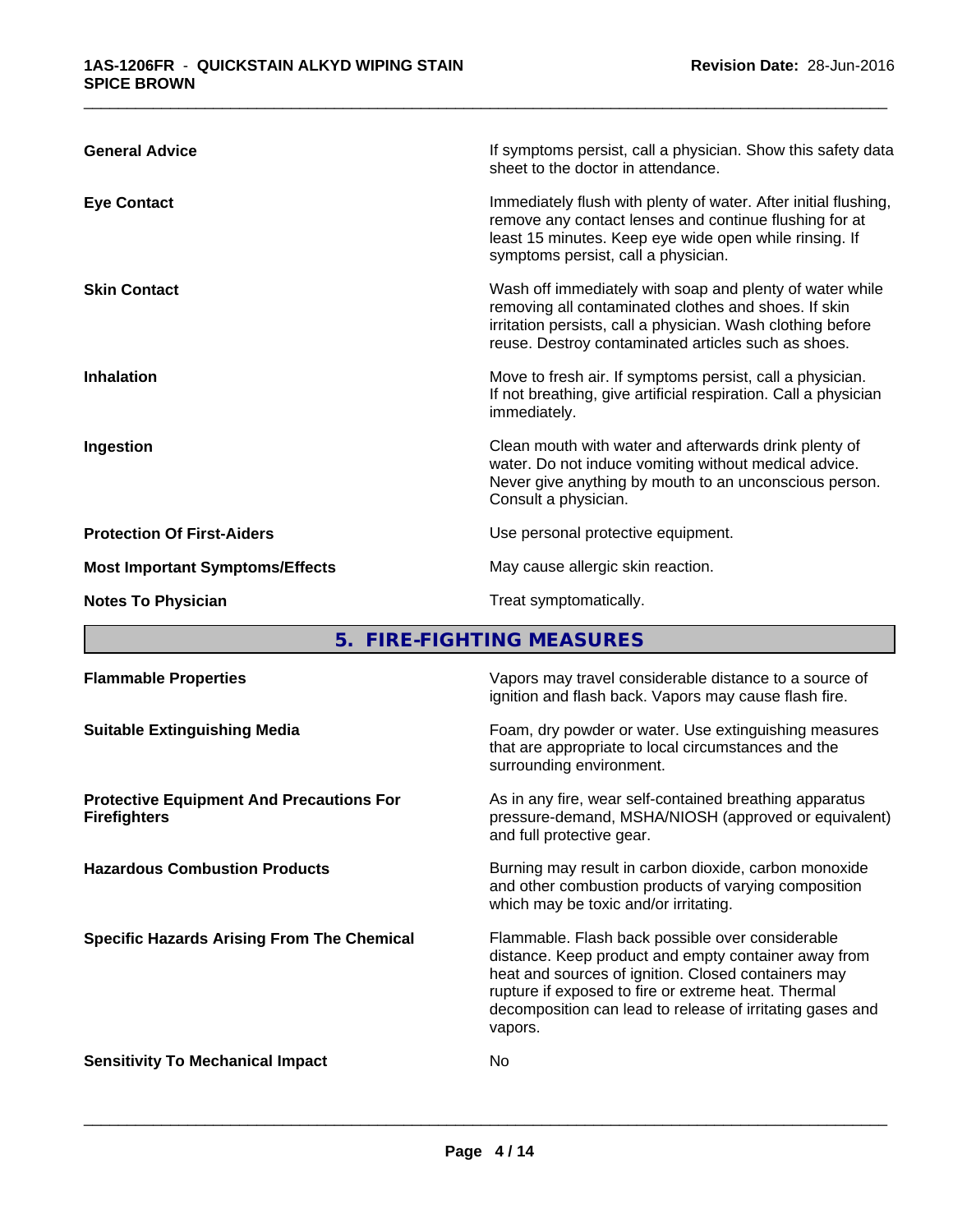| <b>Sensitivity To Static Discharge</b>                                                       | Yes                            |                                |  |
|----------------------------------------------------------------------------------------------|--------------------------------|--------------------------------|--|
| <b>Flash Point Data</b><br>Flash Point (°F)<br>Flash Point (°C)<br><b>Flash Point Method</b> | 72<br>22<br><b>PMCC</b>        |                                |  |
| <b>Flammability Limits In Air</b>                                                            |                                |                                |  |
| <b>Lower Explosion Limit</b><br><b>Upper Explosion Limit</b>                                 | Not available<br>Not available |                                |  |
| <b>NFPA</b><br>Health: 2<br><b>Flammability: 3</b>                                           | <b>Instability: 0</b>          | <b>Special: Not Applicable</b> |  |
| <b>NFPA Legend</b>                                                                           |                                |                                |  |

- 0 Not Hazardous
- 1 Slightly
- 2 Moderate
- 3 High
- 4 Severe

*The ratings assigned are only suggested ratings, the contractor/employer has ultimate responsibilities for NFPA ratings where this system is used.*

*Additional information regarding the NFPA rating system is available from the National Fire Protection Agency (NFPA) at www.nfpa.org.*

**6. ACCIDENTAL RELEASE MEASURES**

| <b>Personal Precautions</b>      | Remove all sources of ignition. Take precautions to<br>prevent flashback. Ground and bond all containers and<br>handling equipment. Take precautionary measures against<br>static discharges. Ensure adequate ventilation. Avoid<br>contact with skin, eyes and clothing. Use personal<br>protective equipment.  |
|----------------------------------|------------------------------------------------------------------------------------------------------------------------------------------------------------------------------------------------------------------------------------------------------------------------------------------------------------------|
| <b>Other Information</b>         | Prevent further leakage or spillage if safe to do so. Do not<br>allow material to contaminate ground water system.<br>Prevent product from entering drains. Do not flush into<br>surface water or sanitary sewer system. Local authorities<br>should be advised if significant spillages cannot be<br>contained. |
| <b>Environmental Precautions</b> | See Section 12 for additional Ecological Information.                                                                                                                                                                                                                                                            |
| <b>Methods For Clean-Up</b>      | Dam up. Soak up with inert absorbent material. Use a<br>non-sparking or explosion proof means to transfer material<br>to a sealed, appropriate container for disposal. Clean<br>contaminated surface thoroughly.                                                                                                 |

**7. HANDLING AND STORAGE**

**Handling Handling Avoid contact with skin, eyes and clothing. Wear personal and <b>Handling Handling Mexican** protective equipment. Do not breathe vapors or spray mist. Use only in ventilated areas. Prevent vapor build-up by providing adequate ventilation during and after use.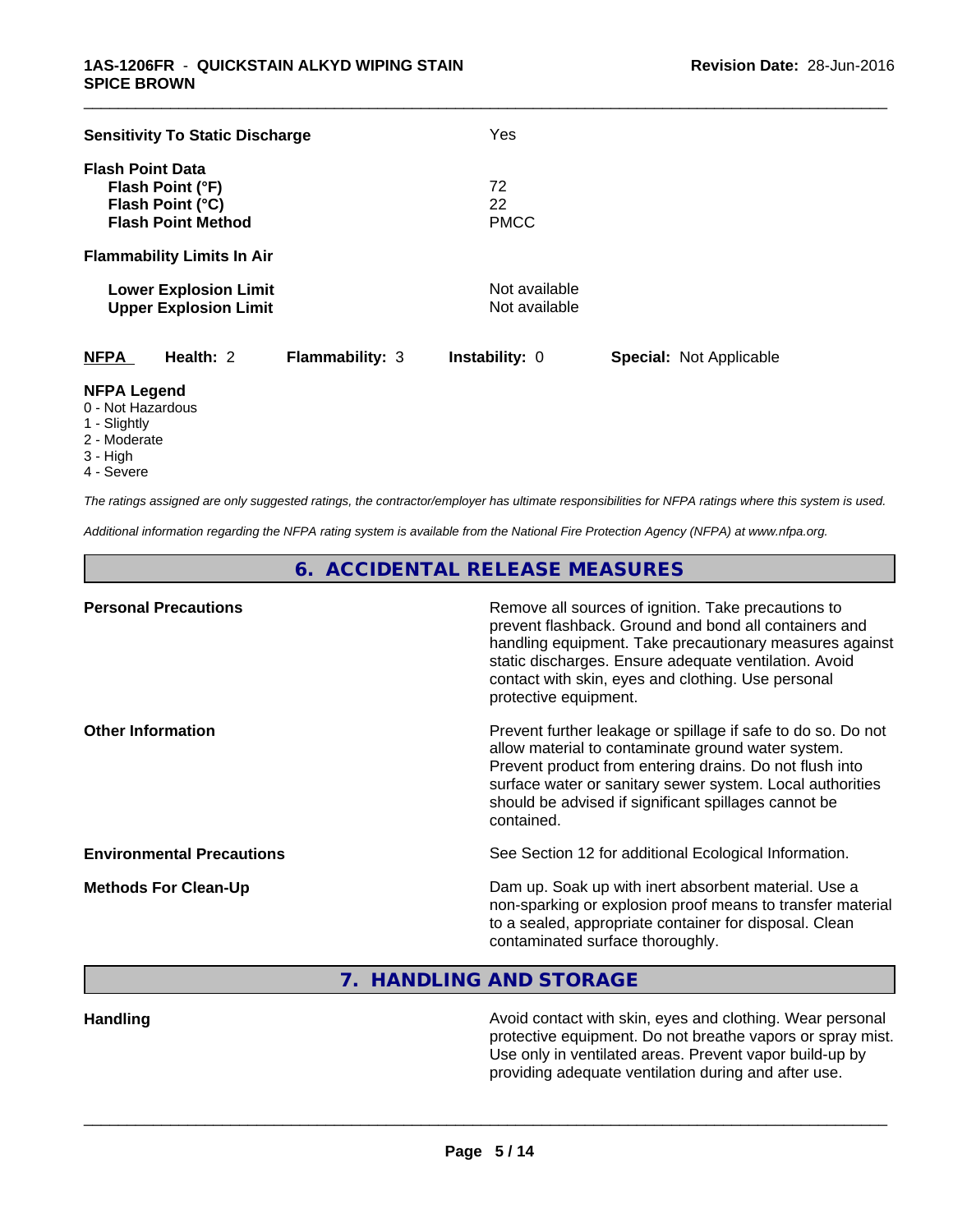Take precautionary measures against static discharges. To avoid ignition of vapors by static electricity discharge, all metal parts of the equipment must be grounded. Keep away from heat, sparks and flame. Do not smoke. Extinguish all flames and pilot lights, and turn off stoves, heaters, electric motors and other sources of ignition during use and until all vapors are gone. Ignition and/or flash back may occur.

\_\_\_\_\_\_\_\_\_\_\_\_\_\_\_\_\_\_\_\_\_\_\_\_\_\_\_\_\_\_\_\_\_\_\_\_\_\_\_\_\_\_\_\_\_\_\_\_\_\_\_\_\_\_\_\_\_\_\_\_\_\_\_\_\_\_\_\_\_\_\_\_\_\_\_\_\_\_\_\_\_\_\_\_\_\_\_\_\_\_\_\_\_

**Storage Keep containers tightly closed in a dry, cool and get a dry and storage Keep containers tightly closed in a dry, cool and** well-ventilated place. Keep away from heat. Keep away from open flames, hot surfaces and sources of ignition. Keep in properly labeled containers. Keep out of the reach of children.

> **DANGER** - Rags, steel wool or waste soaked with this product may spontaneously catch fire if improperly discarded. Immediately after use, place rags, steel wool or waste in a sealed water-filled metal container.

**Incompatible Materials Incompatible with strong acids and bases and strong** oxidizing agents.

# **8. EXPOSURE CONTROLS / PERSONAL PROTECTION**

#### **Exposure Limits**

| <b>Chemical Name</b>                          | <b>ACGIH</b>                    | <b>Alberta</b>                                                                            | <b>British Columbia</b>                                                                   | Ontario                                              | Quebec                                                                                    |
|-----------------------------------------------|---------------------------------|-------------------------------------------------------------------------------------------|-------------------------------------------------------------------------------------------|------------------------------------------------------|-------------------------------------------------------------------------------------------|
| Distillates, petroleum,<br>hydrotreated light | N/E                             | N/E                                                                                       | $200$ mg/m <sup>3</sup> - TWA<br>Skin absorption can<br>contribute to overall             | N/E                                                  | N/E                                                                                       |
|                                               |                                 |                                                                                           | exposure.                                                                                 |                                                      |                                                                                           |
| n-Butyl acetate                               | 150 ppm - TWA<br>200 ppm - STEL | 150 ppm - TWA<br>$713$ mg/m <sup>3</sup> - TWA<br>200 ppm - STEL<br>$950$ mg/m $3 -$ STEL | 20 ppm - TWA                                                                              | 150 ppm - TWA<br>200 ppm - STEL                      | 150 ppm - TWAEV<br>713 mg/m <sup>3</sup> - TWAEV<br>200 ppm - STEV<br>950 mg/m $3 -$ STEV |
| 2-Butoxyethanol                               | 20 ppm - TWA                    | 20 ppm - TWA<br>97 mg/m $3$ - TWA                                                         | 20 ppm - TWA                                                                              | 20 ppm - TWA                                         | 20 ppm - TWAEV<br>97 mg/m <sup>3</sup> - TWAEV                                            |
| Stoddard solvent                              | 100 ppm - TWA                   | 100 ppm - TWA<br>$572$ mg/m <sup>3</sup> - TWA                                            | 290 mg/m <sup>3</sup> - TWA<br>580 mg/m <sup>3</sup> - STEL                               | 525 mg/m <sup>3</sup> - TWA                          | 100 ppm - TWAEV<br>525 mg/m <sup>3</sup> - TWAEV                                          |
| Xylene                                        | 100 ppm - TWA<br>150 ppm - STEL | 100 ppm - TWA<br>434 mg/m <sup>3</sup> - TWA<br>150 ppm - STEL<br>651 mg/m $3 -$ STEL     | 100 ppm - TWA<br>150 ppm - STEL                                                           | 100 ppm - TWA<br>150 ppm - STEL                      | 100 ppm - TWAEV<br>434 mg/m <sup>3</sup> - TWAEV<br>150 ppm - STEV<br>651 mg/m $3 -$ STEV |
| <b>Phthalic Anhydride</b>                     | 1 ppm - TWA<br>Sensitizer       | 1 ppm - TWA<br>6.1 mg/m <sup>3</sup> - TWA                                                | 1 ppm - TWA<br>Sensitizer                                                                 | 1 ppm - TWA                                          | I ppm - TWAEV<br>$6.1$ mg/m <sup>3</sup> - TWAEV                                          |
| Pentaerythritol                               | 10 mg/m $3$ - TWA               | 10 mg/m $3$ - TWA                                                                         | 10 mg/m $3$ - TWA<br>$3$ mg/m <sup>3</sup> - TWA                                          | 10 mg/m $3$ - TWA                                    | 10 mg/m $3$ - TWAEV                                                                       |
| Iron oxide                                    | $5$ mg/m $3$ - TWA              | $5$ mg/m $3$ - TWA                                                                        | 10 mg/m $3$ - TWA<br>$3$ mg/m $3$ - TWA<br>$5 \text{ mg/m}^3$ - TWA<br>10 mg/m $3 -$ STEL | $5$ mg/m $3$ - TWA                                   | 5 mg/m <sup>3</sup> - TWAEV<br>10 mg/m $3$ - TWAEV                                        |
| Naphthalene                                   | 10 ppm - TWA<br>Skin            | 10 ppm - TWA<br>52 mg/m <sup>3</sup> - TWA<br>15 ppm - STEL                               | 10 ppm - TWA<br>15 ppm - STEL<br>Skin absorption can                                      | 10 ppm - TWA<br>15 ppm - STEL<br>Danger of cutaneous | 10 ppm - TWAEV<br>52 mg/m <sup>3</sup> - TWAEV<br>15 ppm - STEV                           |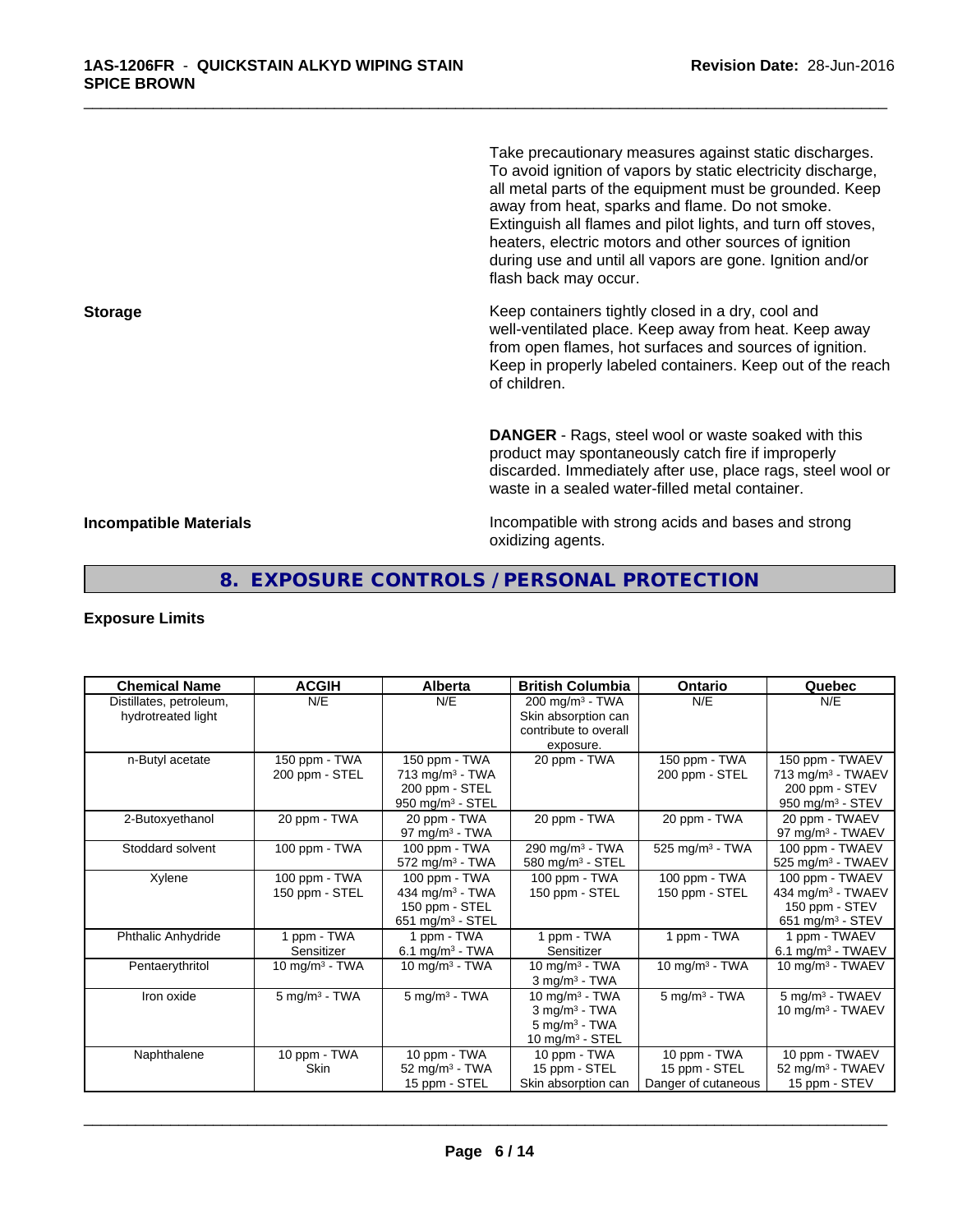#### **1AS-1206FR** - **QUICKSTAIN ALKYD WIPING STAIN SPICE BROWN**

|               |                          | $79 \text{ mg/m}^3$ - STEL<br>Substance may be<br>readily absorbed<br>through intact skin | contribute to overall<br>exposure. | absorption               | $79$ mg/m $3 -$ STEV                                                                                |
|---------------|--------------------------|-------------------------------------------------------------------------------------------|------------------------------------|--------------------------|-----------------------------------------------------------------------------------------------------|
| Ethyl benzene | 20 ppm - TWA             | 100 ppm - TWA<br>434 mg/m $3$ - TWA<br>125 ppm - STEL<br>$543$ mg/m <sup>3</sup> - STEL   | 20 ppm - TWA                       | 20 ppm - TWA             | 100 ppm - TWAEV<br>$434$ mg/m <sup>3</sup> - TWAEV<br>125 ppm - STEV<br>$543 \text{ mg/m}^3$ - STEV |
| Carbon black  | $3 \text{ ma/m}^3$ - TWA | $3.5 \text{ mg/m}^3$ - TWA                                                                | $3 \text{ mq/m}^3$ - TWA           | $3 \text{ mg/m}^3$ - TWA | $3.5 \text{ mg/m}^3$ - TWAEV                                                                        |
| Cumene        | 50 ppm - TWA             | 50 ppm - TWA<br>$246$ mg/m <sup>3</sup> - TWA                                             | 25 ppm - TWA<br>75 ppm - STEL      | 50 ppm - TWA             | 50 ppm - TWAEV<br>$246$ mg/m <sup>3</sup> - TWAEV                                                   |

\_\_\_\_\_\_\_\_\_\_\_\_\_\_\_\_\_\_\_\_\_\_\_\_\_\_\_\_\_\_\_\_\_\_\_\_\_\_\_\_\_\_\_\_\_\_\_\_\_\_\_\_\_\_\_\_\_\_\_\_\_\_\_\_\_\_\_\_\_\_\_\_\_\_\_\_\_\_\_\_\_\_\_\_\_\_\_\_\_\_\_\_\_

#### **Legend**

ACGIH - American Conference of Governmental Industrial Hygienists Alberta - Alberta Occupational Exposure Limits British Columbia - British Columbia Occupational Exposure Limits Ontario - Ontario Occupational Exposure Limits Quebec - Quebec Occupational Exposure Limits N/E - Not established

# **Personal Protective Equipment**

**Engineering Measures Ensure** Ensure adequate ventilation, especially in confined areas.

**Eye/Face Protection** Safety glasses with side-shields. If splashes are likely to occur, wear: Tightly fitting safety goggles **Skin Protection Protection Protective gloves and impervious clothing. Respiratory Protection Number 1** (Use only with adequate ventilation. In operations where exposure limits are exceeded, use a NIOSH approved respirator that has been selected by a technically qualified person for the specific work conditions. When spraying the product or applying in confined areas, wear a NIOSH approved respirator specified for paint spray or organic vapors.

**Hygiene Measures Avoid contact with skin, eyes and clothing. Remove and Hygiene Measures Avoid contact with skin, eyes and clothing. Remove and** wash contaminated clothing before re-use. Wash thoroughly after handling.

# **9. PHYSICAL AND CHEMICAL PROPERTIES**

| Appearance                        | liquid                   |
|-----------------------------------|--------------------------|
| Odor                              | solvent                  |
| <b>Odor Threshold</b>             | No information available |
| Density (Ibs/gal)                 | $7.4 - 7.6$              |
| <b>Specific Gravity</b>           | $0.88 - 0.91$            |
| рH                                | No information available |
| <b>Viscosity (cps)</b>            | No information available |
| <b>Solubility</b>                 | No information available |
| <b>Water Solubility</b>           | No information available |
| <b>Evaporation Rate</b>           | No information available |
| <b>Vapor Pressure</b>             | No information available |
| <b>Vapor Density</b>              | No information available |
| Wt. % Solids                      | $35 - 45$                |
| Vol. % Solids                     | $35 - 45$                |
| Wt. % Volatiles                   | $55 - 65$                |
| Vol. % Volatiles                  | $55 - 65$                |
| <b>VOC Regulatory Limit (g/L)</b> | < 550                    |
| <b>Boiling Point (°F)</b>         | 252                      |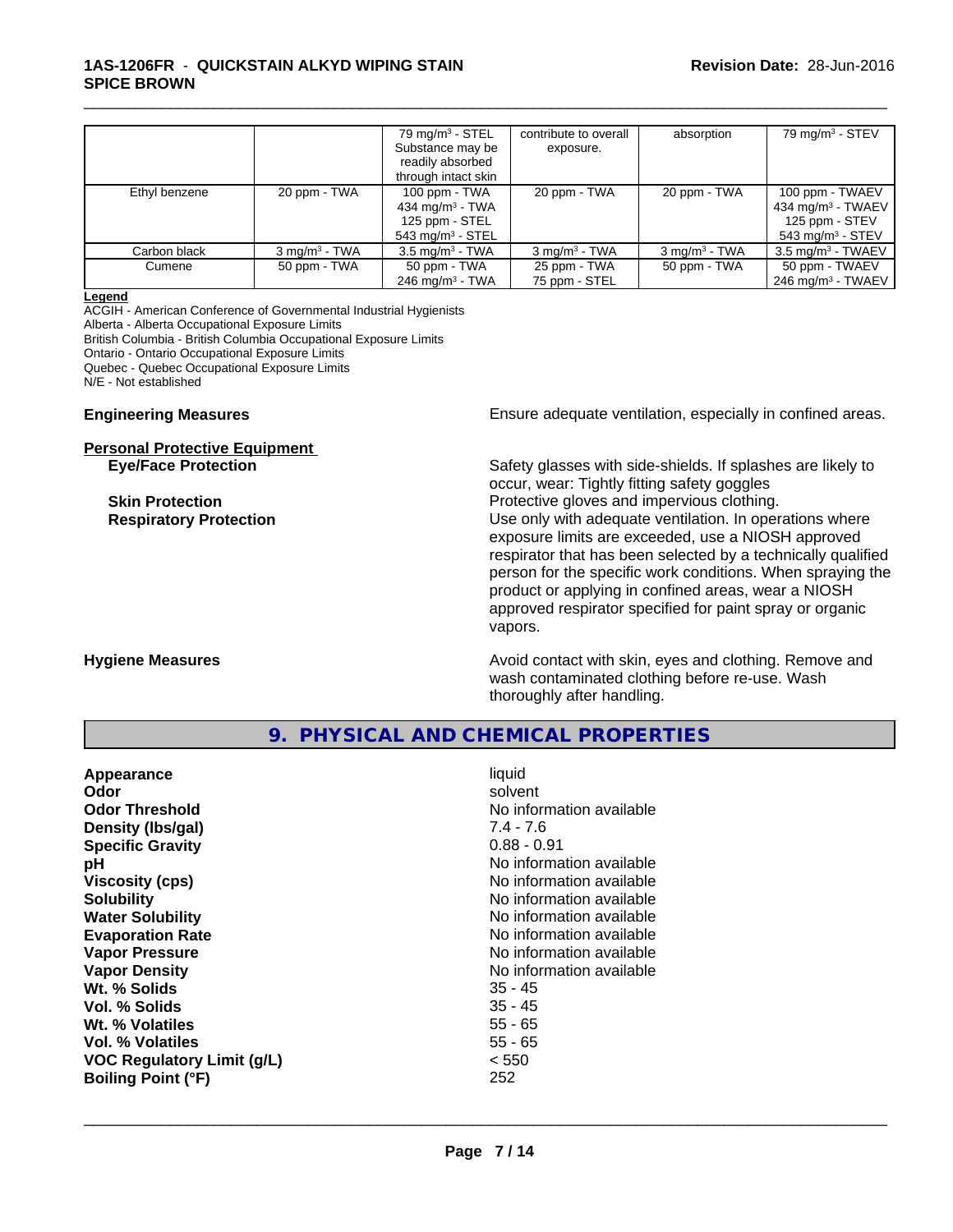**Boiling Point (°C)** 122 **Freezing Point (°F)**<br>**Freezing Point (°C) Flash Point (°F)** 72 **Flash Point (°C)** 22<br> **Flash Point Method** 22<br> **PMCC Flash Point Method Flammability (solid, gas)**<br> **Contrary Controller Upper Explosion Limit Algebra 2013** Not applicable **Upper Explosion Limit**<br> **Lower Explosion Limit**<br> **Lower Explosion Limit Lower Explosion Limit Autoignition Temperature (°F)** No information available **Autoignition Temperature (°C)** No information available **Decomposition Temperature (°F)** No information available **Decomposition Temperature (°C)**<br> **Partition Coefficient (n-octanol/water)** No information available **Partition Coefficient (n-octanol/water)** 

**Freezing Point (°C)** No information available

\_\_\_\_\_\_\_\_\_\_\_\_\_\_\_\_\_\_\_\_\_\_\_\_\_\_\_\_\_\_\_\_\_\_\_\_\_\_\_\_\_\_\_\_\_\_\_\_\_\_\_\_\_\_\_\_\_\_\_\_\_\_\_\_\_\_\_\_\_\_\_\_\_\_\_\_\_\_\_\_\_\_\_\_\_\_\_\_\_\_\_\_\_

**10. STABILITY AND REACTIVITY**

| <b>Reactivity</b>                         | Not Applicable                                                                                                            |
|-------------------------------------------|---------------------------------------------------------------------------------------------------------------------------|
| <b>Chemical Stability</b>                 | Stable under normal conditions. Hazardous polymerisation<br>does not occur.                                               |
| <b>Conditions To Avoid</b>                | Keep away from open flames, hot surfaces, static<br>electricity and sources of ignition. Sparks. Elevated<br>temperature. |
| <b>Incompatible Materials</b>             | Incompatible with strong acids and bases and strong<br>oxidizing agents.                                                  |
| <b>Hazardous Decomposition Products</b>   | Thermal decomposition can lead to release of irritating<br>gases and vapors.                                              |
| <b>Possibility Of Hazardous Reactions</b> | None under normal conditions of use.                                                                                      |

**11. TOXICOLOGICAL INFORMATION**

#### **Product Information Information on likely routes of exposure**

**Acute Toxicity** 

**Principal Routes of Exposure Exposure** Eye contact, skin contact and inhalation.

**Product Information Repeated or prolonged exposure to organic solvents may** lead to permanent brain and nervous system damage. Intentional misuse by deliberately concentrating and inhaling vapors may be harmful or fatal.

#### **Information on toxicological effects**

**Symptoms** No information available

 $\overline{\phantom{a}}$  ,  $\overline{\phantom{a}}$  ,  $\overline{\phantom{a}}$  ,  $\overline{\phantom{a}}$  ,  $\overline{\phantom{a}}$  ,  $\overline{\phantom{a}}$  ,  $\overline{\phantom{a}}$  ,  $\overline{\phantom{a}}$  ,  $\overline{\phantom{a}}$  ,  $\overline{\phantom{a}}$  ,  $\overline{\phantom{a}}$  ,  $\overline{\phantom{a}}$  ,  $\overline{\phantom{a}}$  ,  $\overline{\phantom{a}}$  ,  $\overline{\phantom{a}}$  ,  $\overline{\phantom{a}}$ 

#### **Delayed and immediate effects as well as chronic effects from short and long-term exposure**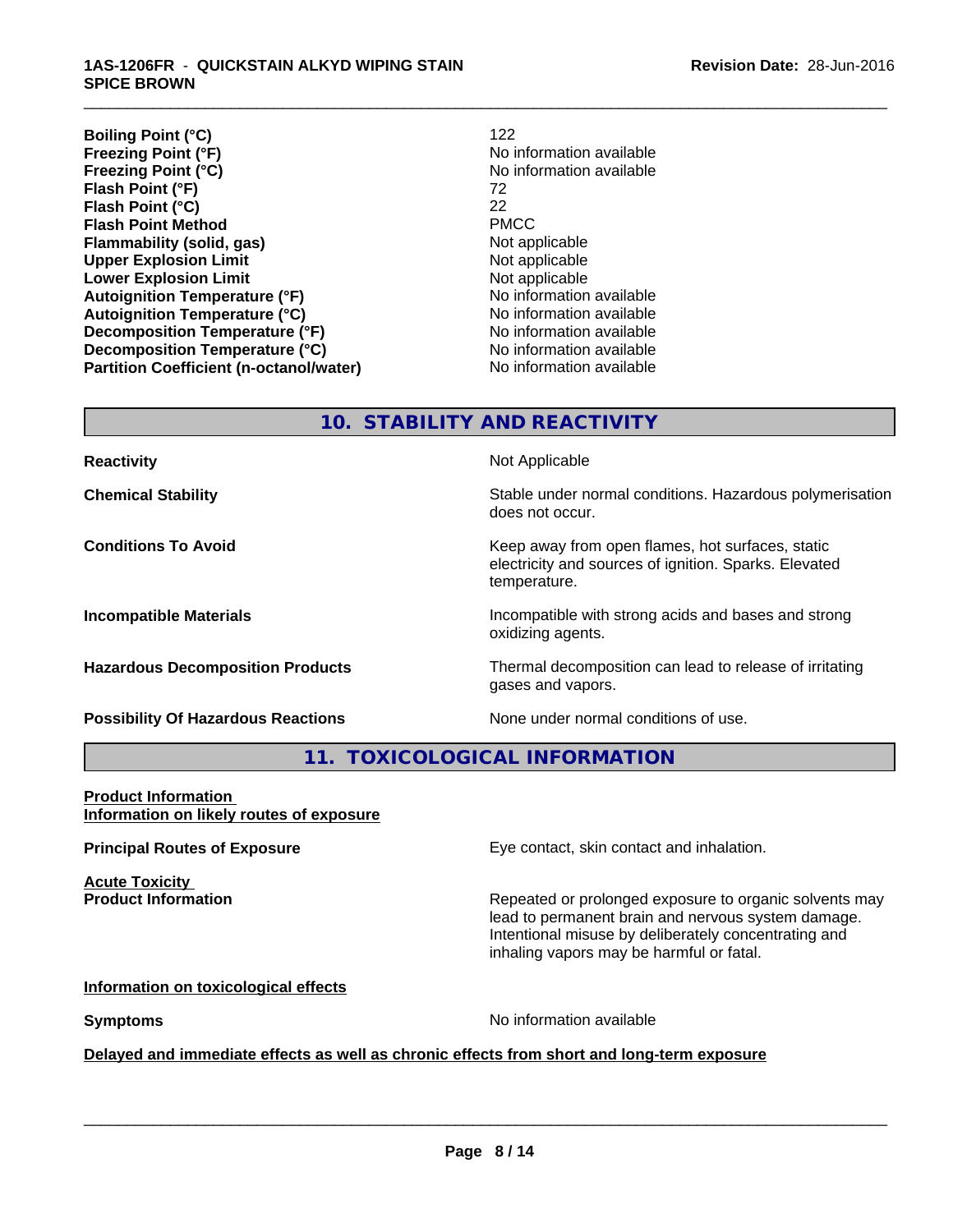| Eye contact                                       | Contact with eyes may cause irritation. Vapor may cause<br>irritation.                                                                                                                                                                                                                                                                                                                                       |
|---------------------------------------------------|--------------------------------------------------------------------------------------------------------------------------------------------------------------------------------------------------------------------------------------------------------------------------------------------------------------------------------------------------------------------------------------------------------------|
| <b>Skin contact</b>                               | May cause skin irritation and/or dermatitis. Prolonged skin<br>contact may defat the skin and produce dermatitis.                                                                                                                                                                                                                                                                                            |
| <b>Inhalation</b>                                 | Harmful by inhalation. High vapor / aerosol concentrations<br>are irritating to the eyes, nose, throat and lungs and may<br>cause headaches, dizziness, drowsiness,<br>unconsciousness, and other central nervous system                                                                                                                                                                                     |
| Ingestion                                         | effects.<br>Harmful if swallowed. Ingestion may cause irritation to<br>mucous membranes. Small amounts of this product<br>aspirated into the respiratory system during ingestion or<br>vomiting may cause mild to severe pulmonary injury,<br>possibly progressing to death.                                                                                                                                 |
| <b>Sensitization:</b>                             | May cause an allergic skin reaction.                                                                                                                                                                                                                                                                                                                                                                         |
| <b>Neurological Effects</b>                       | No information available.                                                                                                                                                                                                                                                                                                                                                                                    |
| <b>Mutagenic Effects</b>                          | No information available.                                                                                                                                                                                                                                                                                                                                                                                    |
| <b>Reproductive Effects</b>                       | Possible risk of impaired fertility. Possible risk of harm to<br>the unborn child.                                                                                                                                                                                                                                                                                                                           |
| <b>Developmental Effects</b>                      | No information available.                                                                                                                                                                                                                                                                                                                                                                                    |
| <b>Target Organ Effects</b>                       | No information available.                                                                                                                                                                                                                                                                                                                                                                                    |
| <b>STOT - single exposure</b>                     | May cause disorder and damage to the. Respiratory<br>system. Central nervous system (CNS).                                                                                                                                                                                                                                                                                                                   |
| <b>STOT - repeated exposure</b>                   | Causes damage to organs through prolonged or repeated<br>exposure if inhaled. May cause disorder and damage to<br>the. Central nervous system (CNS). Causes damage to<br>organs through prolonged or repeated exposure if<br>swallowed. Causes damage to organs through prolonged<br>or repeated exposure in contact with skin. Blood. Causes<br>damage to organs through prolonged or repeated<br>exposure. |
| Other adverse effects<br><b>Aspiration Hazard</b> | No information available.<br>May be harmful if swallowed and enters airways. Small<br>amounts of this product aspirated into the respiratory<br>system during ingestion or vomiting may cause mild to<br>severe pulmonary injury, possibly progressing to death.                                                                                                                                             |

### **Numerical measures of toxicity**

**The following values are calculated based on chapter 3.1 of the GHS document**

**ATEmix (oral)** 5953 mg/kg **ATEmix (dermal)** 4552 mg/kg<br> **ATEmix (inhalation-dust/mist)** 4.3 mg/L **ATEmix (inhalation-dust/mist)** 4.3 mg/L **ATEmix** (inhalation-vapor)

 $\overline{\phantom{a}}$  ,  $\overline{\phantom{a}}$  ,  $\overline{\phantom{a}}$  ,  $\overline{\phantom{a}}$  ,  $\overline{\phantom{a}}$  ,  $\overline{\phantom{a}}$  ,  $\overline{\phantom{a}}$  ,  $\overline{\phantom{a}}$  ,  $\overline{\phantom{a}}$  ,  $\overline{\phantom{a}}$  ,  $\overline{\phantom{a}}$  ,  $\overline{\phantom{a}}$  ,  $\overline{\phantom{a}}$  ,  $\overline{\phantom{a}}$  ,  $\overline{\phantom{a}}$  ,  $\overline{\phantom{a}}$ 

#### **Component**

Solvent naphtha (petroleum), heavy aromatic LD50 Dermal: > 2 mL/kg (Rabbit) LC50 Inhalation (Vapor): > 590 mg/m<sup>3</sup> (Rat, 4 hr.) Distillates, petroleum, hydrotreated light LD50 Oral: > 5,000 mg/kg (Rat)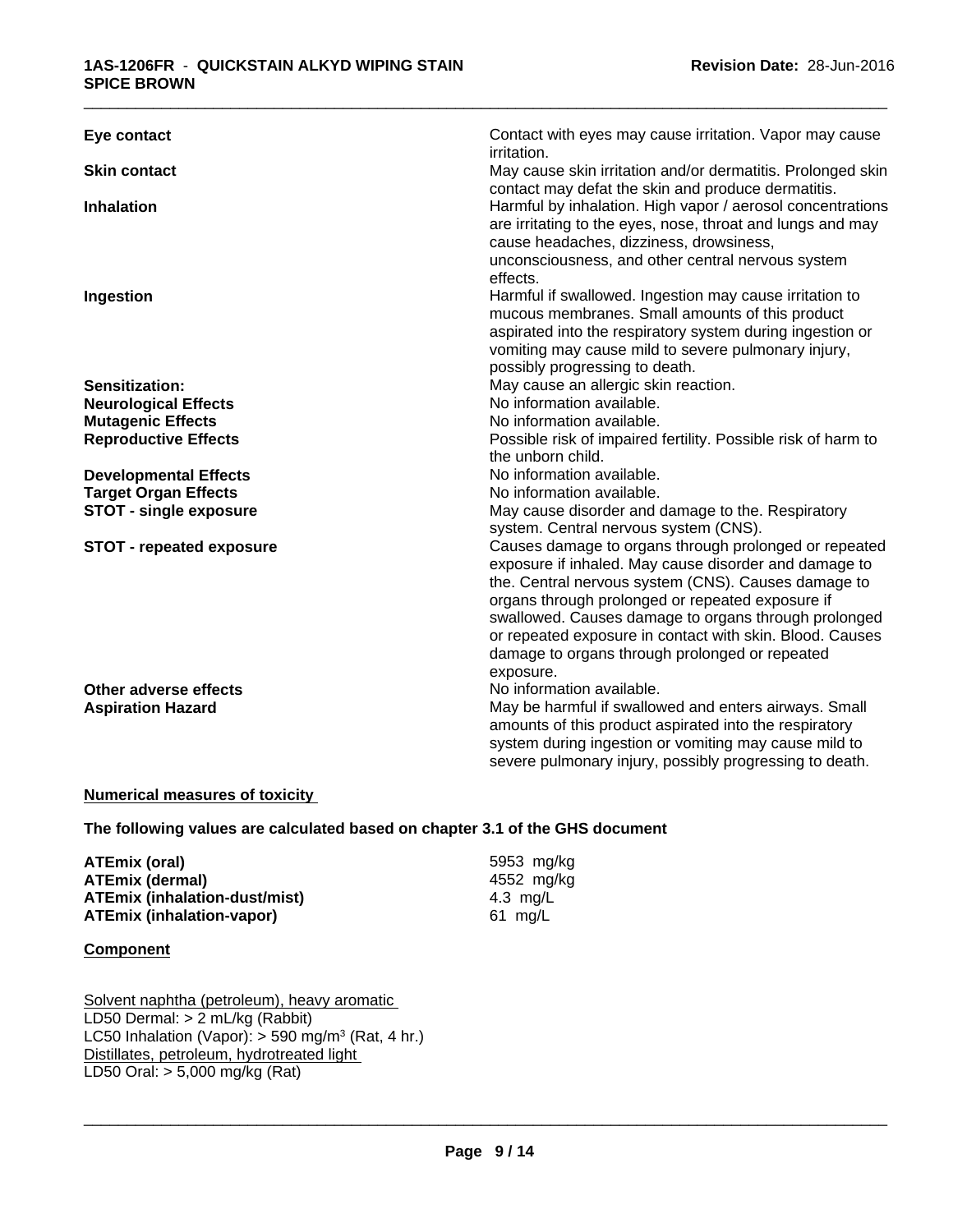LD50 Dermal: > 3,000 mg/kg (Rabbit) Solvent naphtha, petroleum, light aromatic LD50 Oral: 8400 mg/kg (Rat) n-Butyl acetate LD50 Oral: 10768 mg/kg (Rat) LD50 Dermal: > 17600 mg/kg (Rabbit) LC50 Inhalation (Vapor): ppm (Rat, 4 hr.) Sensitization: non-sensitizing (guinea pig) 2-Butoxyethanol LD50 Oral: 470 mg/kg (Rat) LD50 Dermal: 220 mg/kg (Rabbit) LC50 Inhalation (Vapor): 450 ppm (Rat, 4 hr.) 1,2,4-Trimethylbenzene LD50 Oral: 5000 mg/kg (Rat) LC50 Inhalation (Vapor): 18000 mg/m<sup>3</sup> (Rat, 4 hr.) Stoddard solvent LD50 Oral: > 5,000 mg/kg (Rat) LD50 Dermal: > 3160 mg/kg (Rabbit) LC50 Inhalation (Vapor): > 6.1 mg/L (Rat) Xylene LD50 Oral: 4300 mg/kg (Rat) LD50 Dermal: > 1700 mg/kg (Rabbit) LC50 Inhalation (Vapor): 5000 ppm (Rat, 4 hr.) Phthalic Anhydride LD50 Oral: 1,530 mg/kg (Rat) LD50 Dermal: > 10,000 mg/kg (Rabbit) LC50 Inhalation (Dust): > 210 mg/m<sup>3</sup> Pentaerythritol LD50 Oral: 18500-19500 mg/kg (Rat) Iron oxide LD50 Oral: > 5000 mg/kg (Rat) vendor data Naphthalene LD50 Oral: 969 mg/kg (Rat) LD50 Dermal: > 20,000 mg/kg (Rabbit) LC50 Inhalation (Vapor): > 340 mg/m<sup>3</sup> (Rat, 1 hr.) Methyl ethyl ketoxime LD50 Oral: 930 mg/kg (Rat) LD50 Dermal: 200 µL/kg (Rabbit) LC50 Inhalation (Vapor): > 4.8 mg/L (Rat) Ethyl benzene LD50 Oral: mg/kg (Rat) LD50 Dermal: > mg/kg (Rabbit) LC50 Inhalation (Vapor): mg/m<sup>3</sup> (Rat, 2 hr.) Carbon black LD50 Oral: > 15400 mg/kg (Rat) LD50 Dermal: > 3000 mg/kg (Rabbit) **Cumene** LD50 Oral: > 1400 mg/kg (Rat) LD50 Dermal: 12300 µL/kg (Rabbit) LC50 Inhalation (Vapor): 39000 mg/kg (Rat, 4 hr.)

# **Chronic Toxicity**

**Carcinogenicity**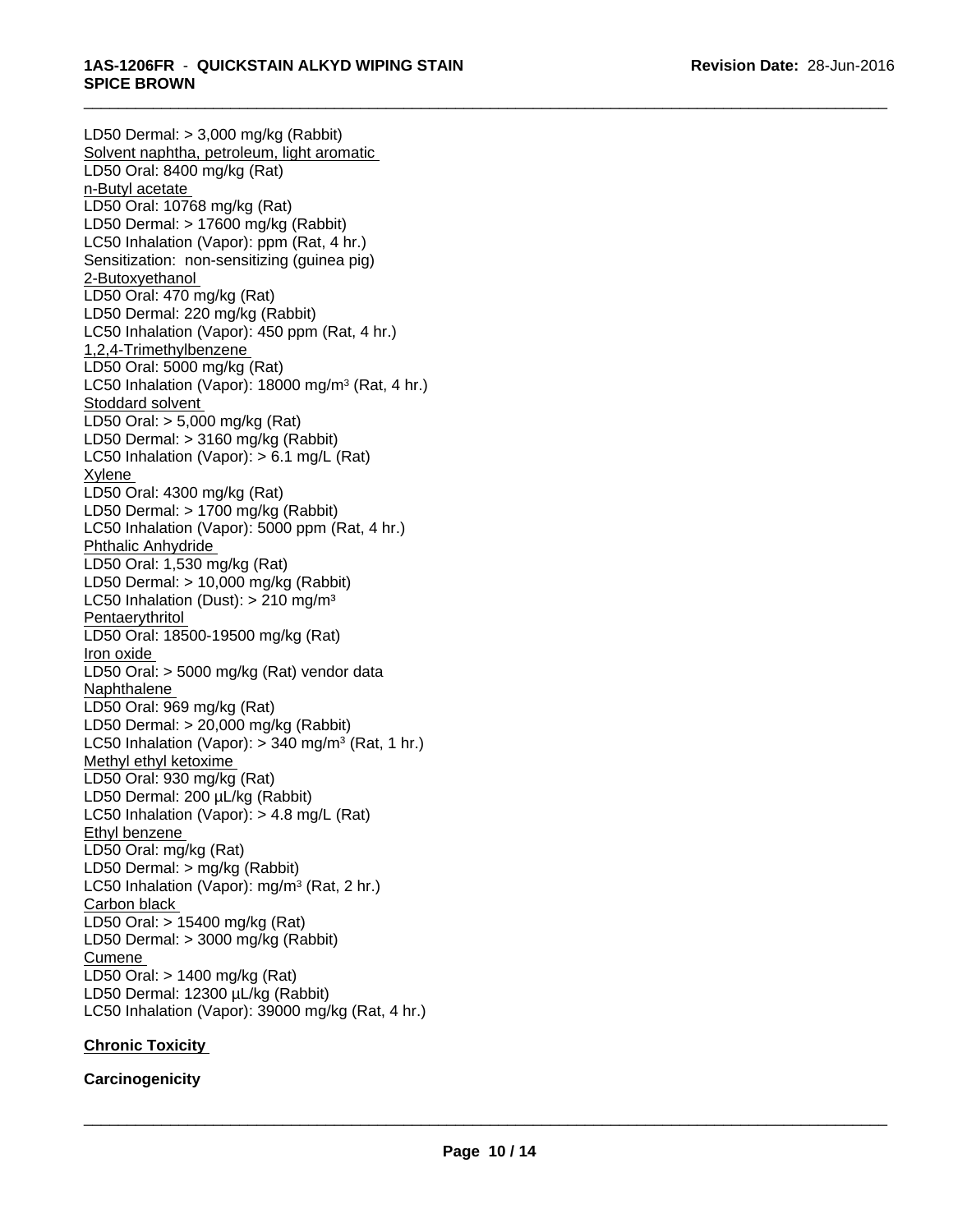*The information below indicateswhether each agency has listed any ingredient as a carcinogen:.*

| <b>Chemical Name</b> | <b>IARC</b>                    | <b>NTP</b>                          |  |
|----------------------|--------------------------------|-------------------------------------|--|
|                      | 2B - Possible Human Carcinogen | <b>Reasonably Anticipated Human</b> |  |
| l Naphthalene        |                                | Carcinogen                          |  |
|                      | 2B - Possible Human Carcinogen |                                     |  |
| Ethyl benzene        |                                |                                     |  |
|                      | 2B - Possible Human Carcinogen |                                     |  |
| Carbon black         |                                |                                     |  |
|                      | 2B - Possible Human Carcinogen | Reasonably Anticipated Human        |  |
| l Cumene             |                                | Carcinogen                          |  |

\_\_\_\_\_\_\_\_\_\_\_\_\_\_\_\_\_\_\_\_\_\_\_\_\_\_\_\_\_\_\_\_\_\_\_\_\_\_\_\_\_\_\_\_\_\_\_\_\_\_\_\_\_\_\_\_\_\_\_\_\_\_\_\_\_\_\_\_\_\_\_\_\_\_\_\_\_\_\_\_\_\_\_\_\_\_\_\_\_\_\_\_\_

#### **Legend**

IARC - International Agency for Research on Cancer NTP - National Toxicity Program OSHA - Occupational Safety & Health Administration

**12. ECOLOGICAL INFORMATION**

# **Ecotoxicity Effects**

The environmental impact of this product has not been fully investigated.

### **Product Information**

#### **Acute Toxicity to Fish**

No information available

#### **Acute Toxicity to Aquatic Invertebrates**

No information available

#### **Acute Toxicity to Aquatic Plants**

No information available

#### **Persistence / Degradability**

No information available.

#### **Bioaccumulation / Accumulation**

No information available.

#### **Mobility in Environmental Media**

No information available.

#### **Ozone**

No information available

### **Component**

#### **Acute Toxicity to Fish**

n-Butyl acetate LC50: 18 mg/L (Fathead Minnow - 96 hr.) 2-Butoxyethanol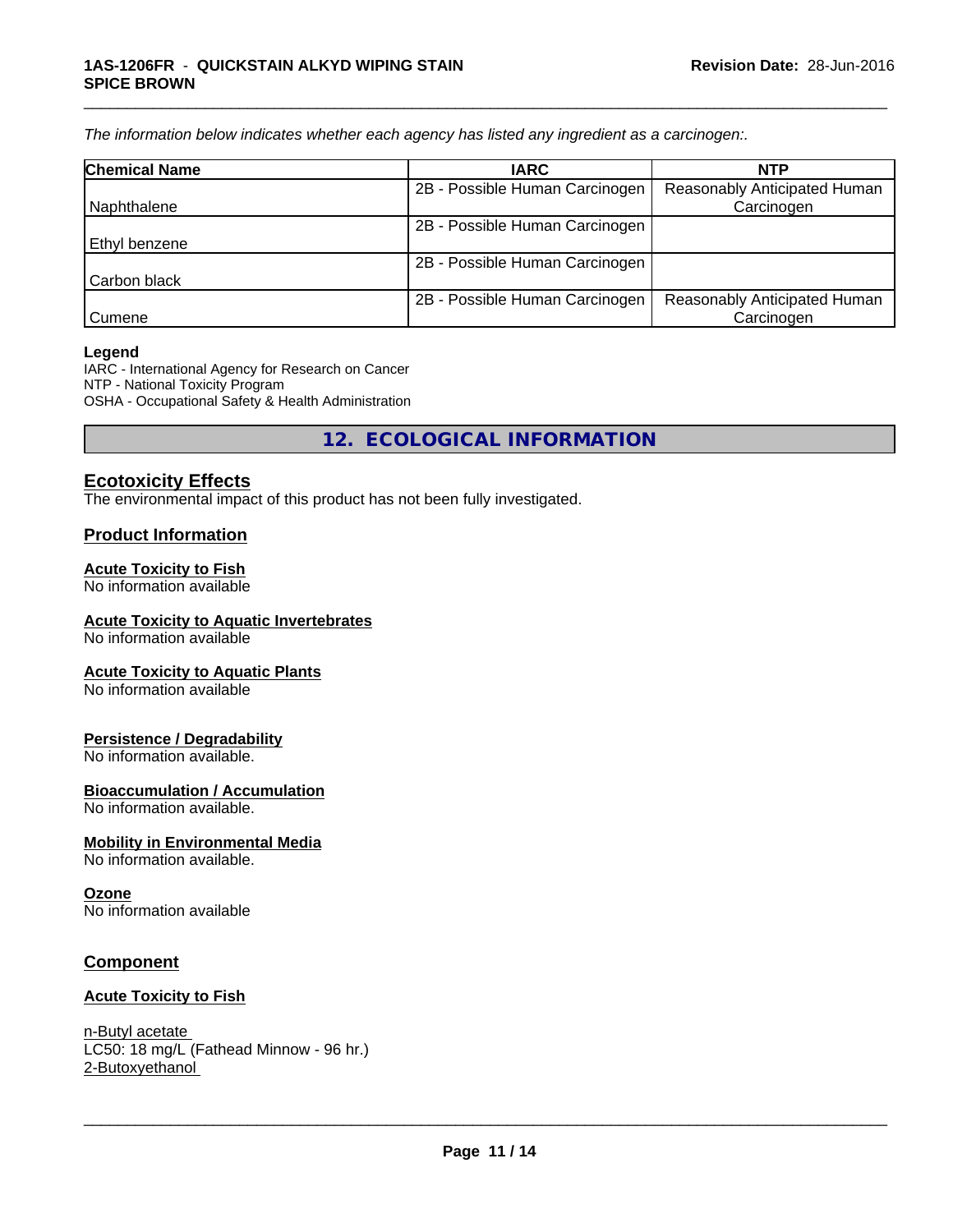LC50: 1490 mg/L (Bluegill sunfish - 96 hr.) Xylene LC50: 13.5 mg/L (Rainbow Trout - 96 hr.) Methyl ethyl ketoxime LC50: 48 mg/L (Bluegill sunfish - 96 hr.) Ethyl benzene LC50: 12.1 mg/L (Fathead Minnow - 96 hr.)

#### **Acute Toxicity to Aquatic Invertebrates**

n-Butyl acetate EC50: 72.8 mg/L (Daphnia magna - 48 hr.) Methyl ethyl ketoxime EC50: 750 mg/L (Daphnia magna - 48 hr.) Ethyl benzene EC50: 1.8 mg/L (Daphnia magna - 48 hr.)

#### **Acute Toxicity to Aquatic Plants**

n-Butyl acetate EC50: 674.7 mg/L (Green algae (Scenedesmus subspicatus), 72 hrs.) Ethyl benzene EC50: 4.6 mg/L (Green algae (Scenedesmus subspicatus), 72 hrs.)

# **13. DISPOSAL CONSIDERATIONS**

\_\_\_\_\_\_\_\_\_\_\_\_\_\_\_\_\_\_\_\_\_\_\_\_\_\_\_\_\_\_\_\_\_\_\_\_\_\_\_\_\_\_\_\_\_\_\_\_\_\_\_\_\_\_\_\_\_\_\_\_\_\_\_\_\_\_\_\_\_\_\_\_\_\_\_\_\_\_\_\_\_\_\_\_\_\_\_\_\_\_\_\_\_

Waste Disposal Method **Dispose of in accordance with federal, state, provincial,** and local regulations. Local requirements may vary, consult your sanitation department or state-designated environmental protection agency for more disposal options.

**Empty Container Warning <b>Emptied** Containers may retain product residue. Follow label warnings even after container is emptied. Residual vapors may explode on ignition.

# **14. TRANSPORT INFORMATION**

| <b>TDG</b><br><b>Proper Shipping Name</b><br><b>Hazard Class</b><br>UN-No<br><b>Packing Group</b> | Paint<br>3<br>UN1263<br>Ш                     |
|---------------------------------------------------------------------------------------------------|-----------------------------------------------|
| <b>Description</b>                                                                                | UN1263, Paint, , 3, II                        |
| <b>ICAO / IATA</b>                                                                                | Contact the preparer for further information. |
| <b>IMDG / IMO</b>                                                                                 | Contact the preparer for further information. |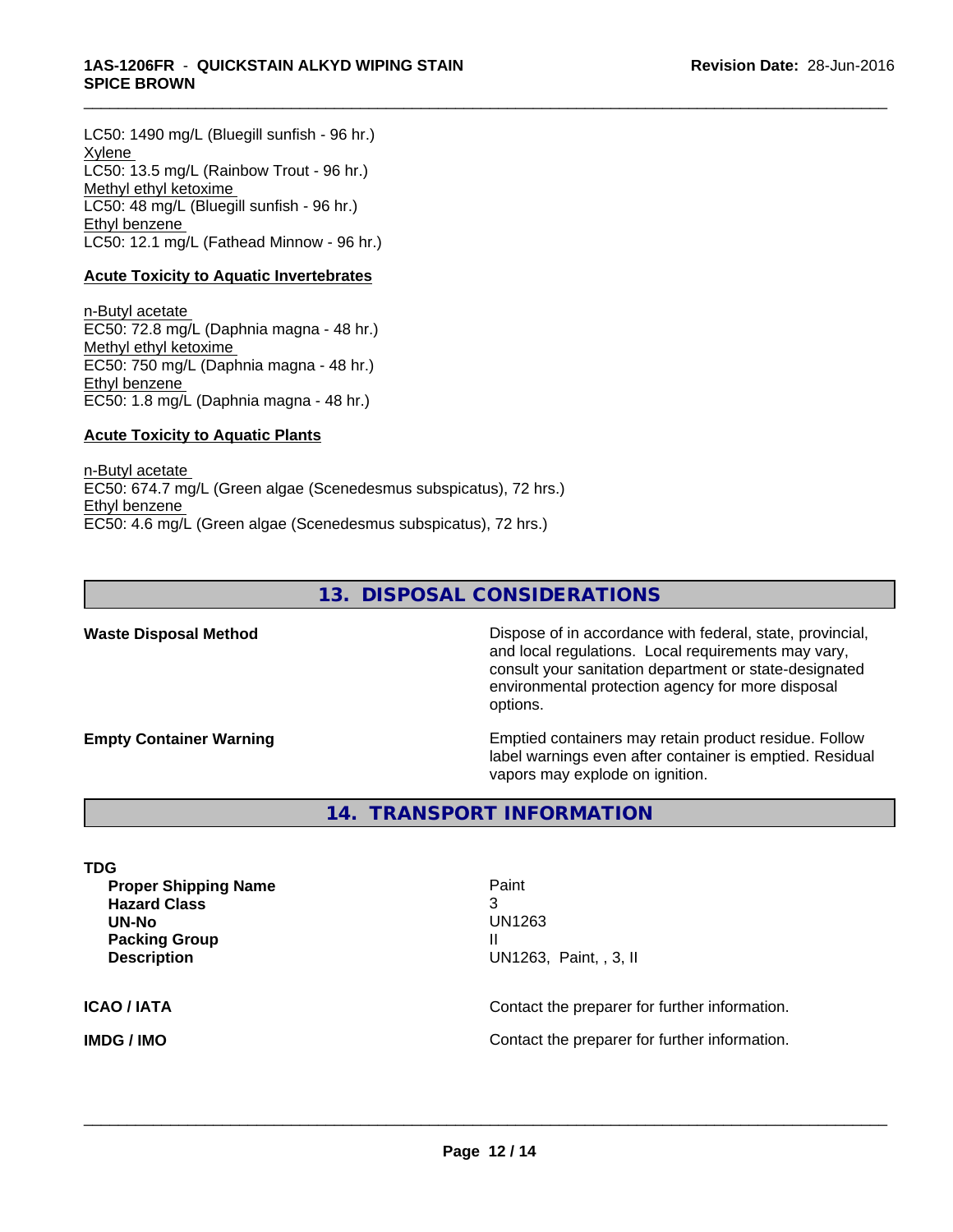# **15. REGULATORY INFORMATION**

\_\_\_\_\_\_\_\_\_\_\_\_\_\_\_\_\_\_\_\_\_\_\_\_\_\_\_\_\_\_\_\_\_\_\_\_\_\_\_\_\_\_\_\_\_\_\_\_\_\_\_\_\_\_\_\_\_\_\_\_\_\_\_\_\_\_\_\_\_\_\_\_\_\_\_\_\_\_\_\_\_\_\_\_\_\_\_\_\_\_\_\_\_

# **International Inventories**

| <b>TSCA: United States</b> | Yes - All components are listed or exempt. |
|----------------------------|--------------------------------------------|
| <b>DSL: Canada</b>         | Yes - All components are listed or exempt. |

# **National Pollutant Release Inventory (NPRI)**

#### **NPRI Parts 1- 4**

This product contains the following Parts 1-4 NPRI chemicals:

| <b>Chemical Name</b>               | <b>CAS-No</b>  | Weight % (max) | <b>NPRI Parts 1-4</b> |  |
|------------------------------------|----------------|----------------|-----------------------|--|
| Solvent naphtha (petroleum), heavy | 64742-94-5     | $5 - 10%$      | Listed                |  |
| aromatic                           |                |                |                       |  |
| n-Butyl acetate                    | 123-86-4       | $3 - 7%$       | Listed                |  |
| 2-Butoxyethanol                    | 111-76-2       | 1 - 5%         | Listed                |  |
| 1,2,4-Trimethylbenzene             | 95-63-6        | 1 - 5%         | Listed                |  |
| Xvlene                             | 1330-20-7      | 1 - 5%         | Listed                |  |
| Pentaerythritol                    | 115-77-5       | 1 - 5%         | Listed                |  |
| Phthalic Anhydride                 | 85-44-9        | $1 - 5%$       | Listed                |  |
| Naphthalene                        | $91 - 20 - 3$  | $0.5 - 1\%$    | Listed                |  |
| Ethyl benzene                      | $100 - 41 - 4$ | $0.25 - 0.5\%$ | Listed                |  |
| Cumene                             | $98 - 82 - 8$  | $0.1 - 0.25%$  | Listed                |  |

#### **NPRI Part 5**

This product contains the following NPRI Part 5 Chemicals:

| <b>CAS-No</b> | Weight % (max) | <b>NPRI Part 5</b> |  |
|---------------|----------------|--------------------|--|
| 64742-94-5    | $5 - 10%$      | Listed             |  |
|               |                |                    |  |
| 64742-47-8    | $5 - 10%$      | Listed             |  |
|               |                |                    |  |
| 64742-95-6    | $3 - 7%$       | Listed             |  |
|               |                |                    |  |
| 123-86-4      | $3 - 7%$       | Listed             |  |
| 111-76-2      | $1 - 5%$       | Listed             |  |
| 64742-89-8    | $1 - 5%$       | Listed             |  |
| $95 - 63 - 6$ | $1 - 5%$       | Listed             |  |
| 8052-41-3     | $1 - 5%$       | Listed             |  |
| 1330-20-7     | $1 - 5%$       | Listed             |  |
| 64741-65-7    | $0.25 - 0.5\%$ | Listed             |  |
|               |                |                    |  |

#### **WHMIS Regulatory Status**

This product has been classified in accordance with the hazard criteria of the Hazardous Products Regulations (HPR) and the SDS contains all the information required by the HPR.

# **16. OTHER INFORMATION**